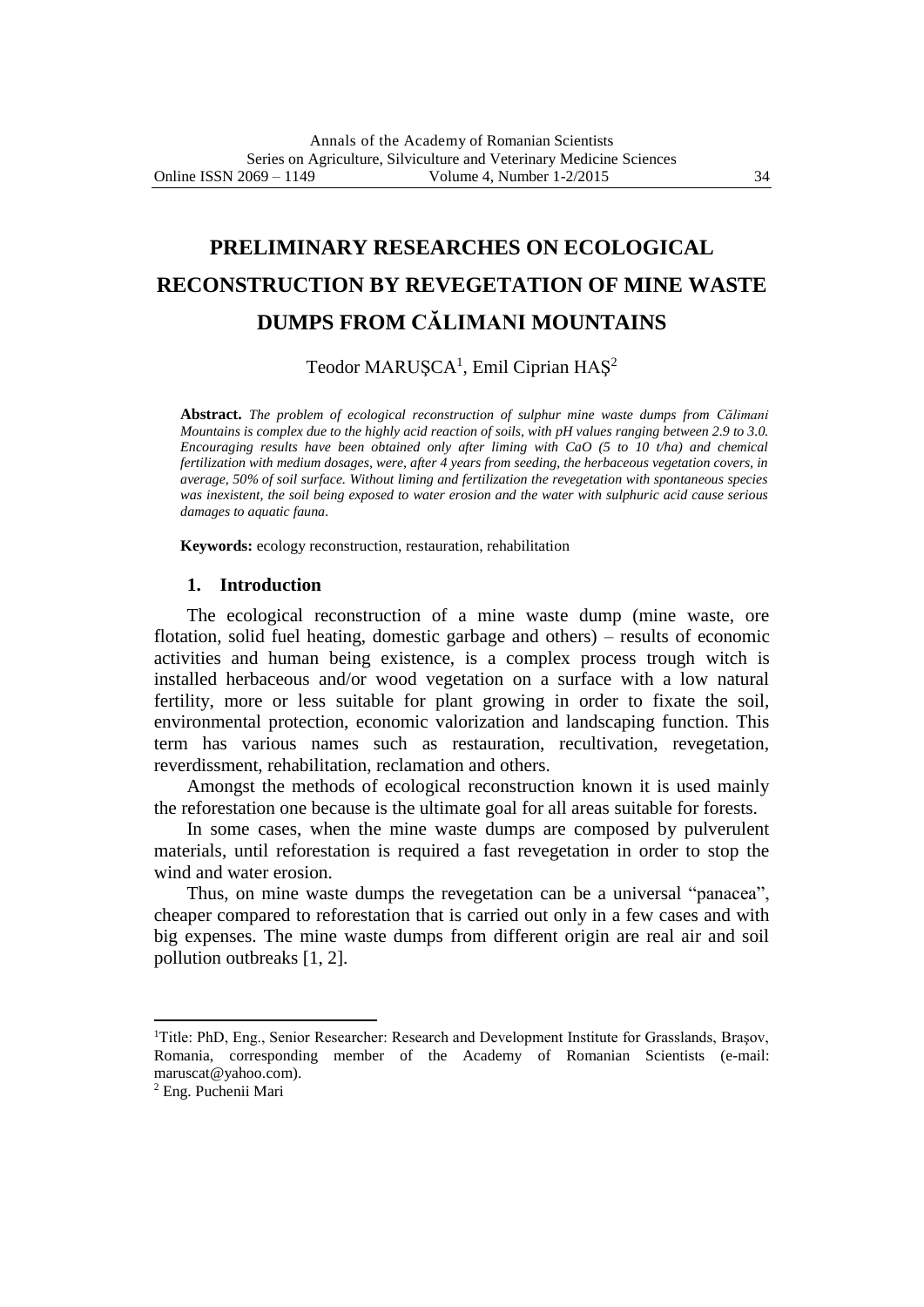In order to fix this situation, before using reforestation as a final consolidation method, is considered that the rapid revegetation is, as a first stage, the best method to prevent the active erosion occurring on slopes and on the top flat part of mine waste dump. The success of revegetation on slopes and top part before beginning of erosion process depends mainly to the installation and survival of herbaceous vegetation for many years, until reforestation. It can be considered that there is a competition between the factors that are determining the erosion and the installation of vegetation.

In the revegetation process the most important role is held by the seed mixtures, the species composing them have to meet a few mandatory conditions as:

- immediate and long term adaptation to the soil and local climate condition;

- rapid installation in order to prevent the wind and water erosion, after shaping the terrain, and the consolidation of protective vegetation;

- protection of the species that are installing slower in the first vegetation stages but are more persistent (perennial);

- providing the fertilizers and the participation of nitrogenous fixing species such as the species from *Leguminosae* (*Fabaceae*) family;

- installation in successive stages of seeded species similar to natural revegetation, meaning annual, biannual and perennial species;

- achieving an economic value for seeded vegetation for forage production, medicinal flora, honey production etc., for sports grounds and many others in addition to the main eco-protective function;

- easy seeding on rough terrains composed by pulverulent materials.

The making process of seed mixtures that are complying with so many demands is more complicated than the forage production on arable lands.

In the seed mixtures there must be introduced annual species like cereals that can fixate rapidly the soils layers and ensure a protection against drought and insolation for species of grasses and legumes more sensitive in the early growth stages. On pulverulent soil layers with water shortages is recommended the inclusion in mixture of cultivated *Amarantaceae* species that ensures a greater protection for sensitive species in the early growth stages [3]. Another problem for mixtures is seed dilution with sand, mainly for a better manual seeding on the steep slopes. One of the solutions, maybe the best one, is the seed mixture with chemical fertilisers providing both the dilution and the fertilization.

The studies carried out have indicated that is possible to mix seeds with chemical fertilisers, the mixture validity lasting one year since making [4, 5].

The results obtained are supporting the importance of complex seed chemical fertiliser mixtures for a various soil and climatic conditions with a known validity term.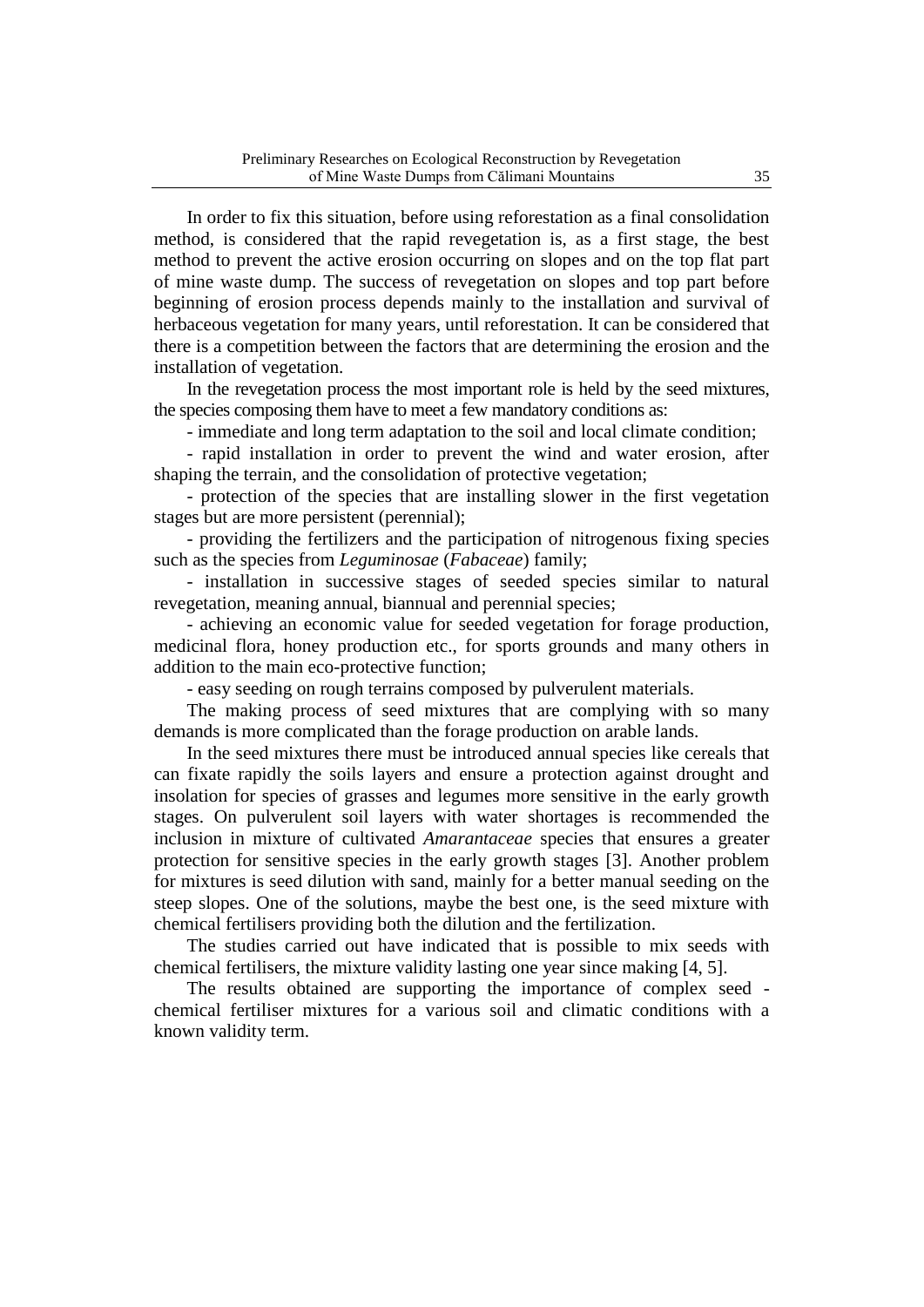A particular problem is the ecological reconstruction of the mine waste dumps located in protected areas, such as the ones resulted from the sulphur exploitation in Călimani Mountains.

In the protected areas it is forbidden the introduction of new species and even of new variety of existing species. Gathering seeds from spontaneous flora is a utopia, because the seeds gathered will not cover even 1 % from the Călimani bare land. Also, in this protected areas it is strictly forbidden the chemical fertilization, although this products are containing the main nutrient elements, Nitrogen, Phosphorus and Potassium, required by herbaceous and wood vegetation for growing.

Without the nutrients present in organic and chemical fertilisers the vegetation cannot emerge on a bare ground without natural fertility, just like in the case of waste dumps from Călimani Mountains. Providing of organic fertilisers from local households is not possible, because it is not for sale and secondly due to the long transporting distance (40-50 km) and the quantities required per hectares are significant (30-50 tones/ha).

We ask ourselves what is to be done in this situation. Should we wait for a number of decades for natural restauration or should we intervene in order to stop, as much as possible thought revegetation, the erosion of those waste dumps and the pollution of all downstream water for kilometers around leading to the disappearance of aquatic fauna due to the acidity and the high content of harmful elements.

Our opinion is that we have no choice; we should act immediately to stop the erosion with all available methods (barrages etc.) after hydro ameliorative measures followed by seeding for fixing and consolidation of residual materials resulted from mining activities.

Those "open wounds" without protective vegetation are more polluting and dangerous for the environment and biodiversity than the usage for seeding and restoration of some variety of grass and legume species present in that area along with the liming and chemical fertilization with a limited time effect that can make possible the revegetation, providing a protective role for soil and the spontaneous species that will appear naturally on improved areas. Thereby the seeded species more "pretentious" towards the nutrients, with a shorter presence in sward, are gradually replaced by the spontaneous species from local flora, more adapted to these extreme conditions and, in this way, on long term, the biodiversity will be maintained.

## **2. Material and methods**

The mine waste dumps from Călimani National Parc are similar, from the ecological reconstruction point of view, to the ones from Bozanta and Meda lakes, located near Baia Mare. The soil layers physical and chemical characteristics, the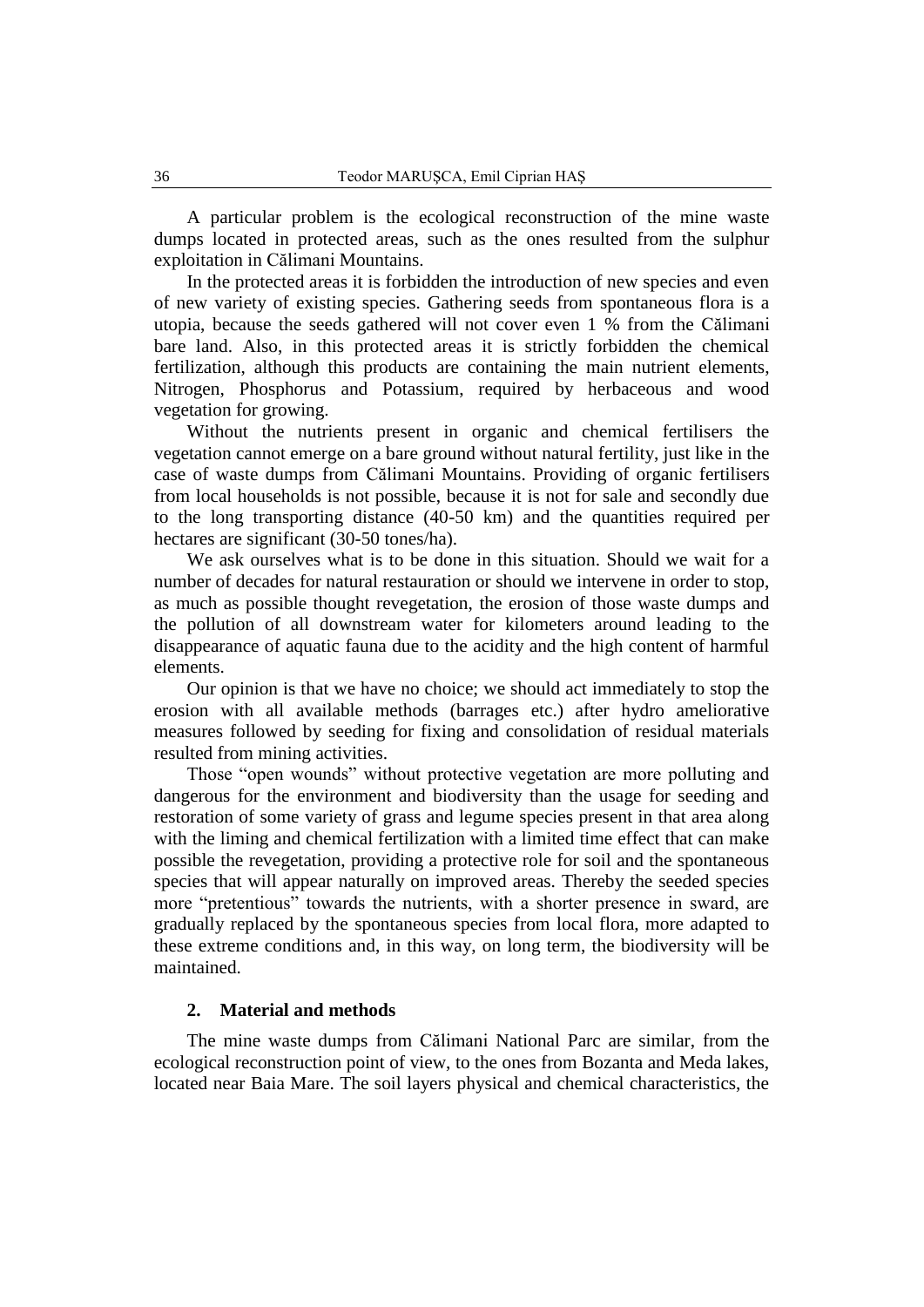highly acid reaction, low content in nutrients and the toxic effect of mobile Aluminium are the main similitudes between the sites.

In August and November 2009 have been taken soil and residual materials samples from the mine waste dumps from Călimani Mountains, the samples have been analysed by the Office of Pedological and Agrochemical Studies from Brasov according to national methodology (Table 1).

| $\boldsymbol{N}$<br>$\mathbf{r}$ | Localization        | Sample<br>depth | $pH$ in $H_2O$<br>( <i>indices</i> ) | <b>Humus</b><br>(%) | Mobile<br>P(ppm) | Mobile<br>K(ppm) | Degree of<br>base<br>saturation<br>$(V\%)$ | Mobile<br>$Al$ (me) |  |  |
|----------------------------------|---------------------|-----------------|--------------------------------------|---------------------|------------------|------------------|--------------------------------------------|---------------------|--|--|
|                                  | Puturosu waste dump |                 |                                      |                     |                  |                  |                                            |                     |  |  |
| 1                                | New material        | Surface         | 2,9                                  | 0,12                | 2,0              | 6,0              | 7,2                                        | 3,256               |  |  |
| 2                                | New material        | Surface         | 2,7                                  | 0,17                | 3,2              | 8,0              | 7,9                                        | 4,202               |  |  |
| 3                                | Old material        | $0 - 15$        | 3,9                                  | 1,23                | 13,0             | 57,5             | 16,3                                       | 11,638              |  |  |
| $\overline{4}$                   | Old material        | $15 - 30$       | 3,9                                  | 0,79                | 15,5             | 54,0             | 16,8                                       | 14,586              |  |  |
|                                  | Pinu waste dump     |                 |                                      |                     |                  |                  |                                            |                     |  |  |
| 5                                | New material        | Surface         | 3,5                                  | 0.35                | 5,8              | 18,0             | 34,2                                       | 4,400               |  |  |
| 6                                | Old material        | $0 - 15$        | 3,8                                  | 0,61                | 14,1             | 77,5             | 12,5                                       | 19,800              |  |  |
| Warping                          |                     |                 |                                      |                     |                  |                  |                                            |                     |  |  |
| $\overline{7}$                   | Pinu Barrage        | Surface         | 3,0                                  | 0,47                | 12,5             | 18,0             | 18,3                                       | 13,332              |  |  |
| 8                                | Haita<br>Dumitrelu  | Surface         | 3,3                                  | 2,12                | 14,1             | 22,0             | 19,7                                       | 9,570               |  |  |

**Table 1***.* The properties of soil and residual materials samples from Călimani waste dumps

The residual materials found within Puturosu waste dump have a high acidity (pH 2.9), a low content of humus, phosphorus, potassium and others minerals that makes impossible the growth of plant species without intervention with lime and fertilisers.

Settled residual materials, after 15 to 20 years of in-depth leaching, have the acidity higher by one unit, reaching pH values of 3.8 and 3.9, favouring the installation of a few pioneer species spread in isolated clumps. The most present species found in this areas is *Deschampsia flexuosa* followed by *Deschampsia caespitosa* and in patches spruces (*Picea abies*) that are dying out within several years of colonisation, when the roots are reaching the bottom residual materials layers that are accumulating year by year greater quantities of mobile Aluminium (up to  $11 - 20$  me/100 grams of soil) very toxic for plant species.

Thought water erosion significant quantities of residual materials have been transported from the waste dump slopes to the valleys and barrages. The residual materials deposited in valleys and barrages are also high acid (pH values of 3.0 to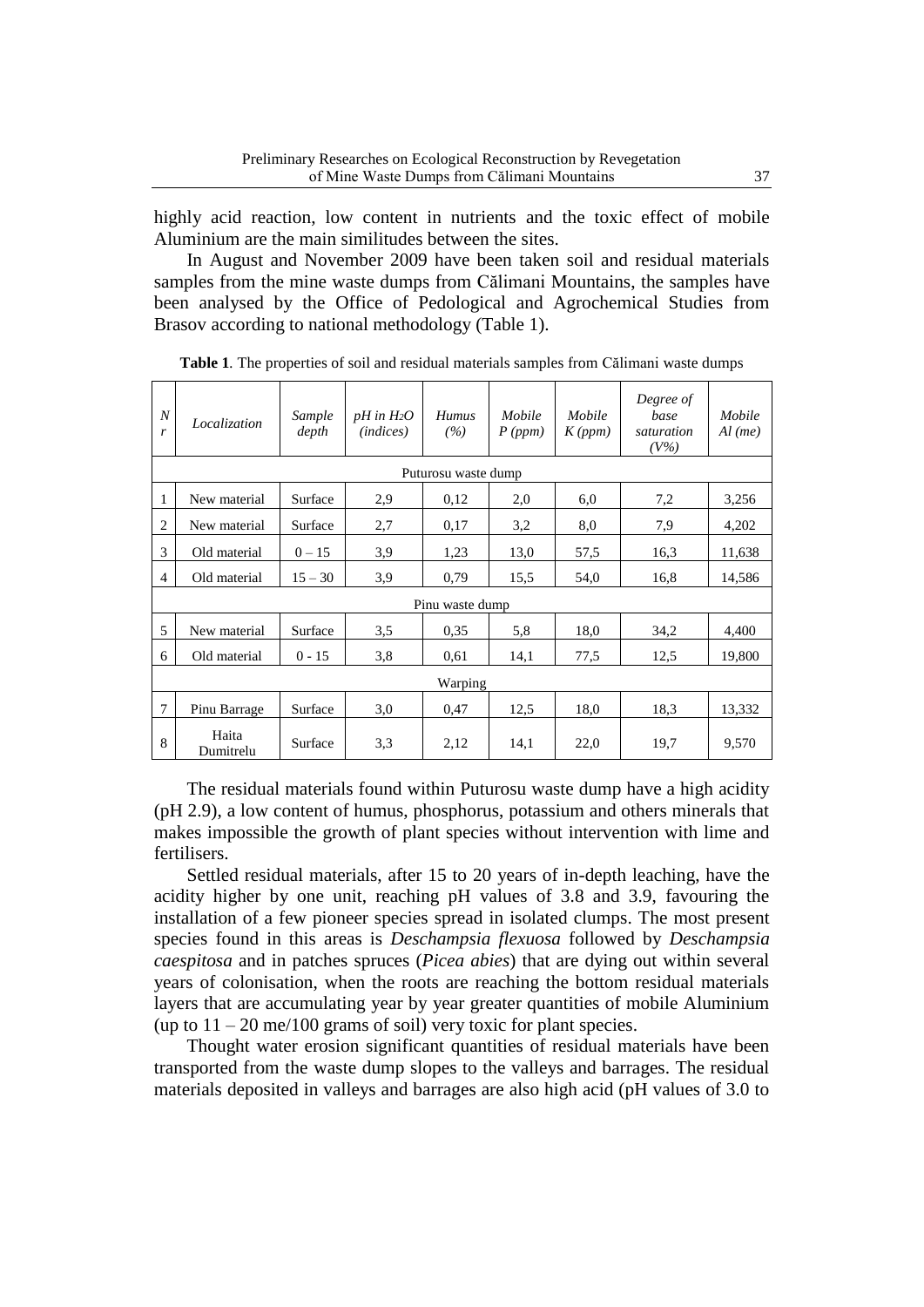3.3) and are having a high mobile Aluminium content of 9 up to 13 milligram equivalents / 100 grams of soil.

In areas with deposited residual materials the humus content is higher  $(0.5 -$ 2%) and minerals content is higher also, mostly originated from upstream forests soils.

The residual materials from Dumitrelu waste dump have better agrochemical characterises compared to the ones from Pinu Barrage, and are being recommended as "fertile" layer, in case of need, to cover more acid soil layers like the ones found in Puturosu waste dump.

Considering the urgent need of ecological reconstruction measures by revegetation, with the support an approval of the constructor, a German firm, the Research and Development Institute for Grasslands had initiated a simple field experiment with liming and seeding in 8 different locations: 5 on Puturosu waste dump (3 near the old headquarters and 2 at the processing station); 2 on Pinu waste dump and one at Haita Dumitrelu according to constructor`s recommendations.

Experimental plots:

A.Control B.No liming C.Liming with 5 t/ha (CaO) D.Liming with 10 t/ha (CaO)

Seeding

1. Fall 2009 in 22 September, taking a chance because it was not within the recommended seeding period (up to 20 August);

2. Spring of 2010, just after the snow has melted and the weather is warmer.

B, C and D plots have been fertilised with chemical fertilisers in 2009, 2011 and 2013 with 75 kg/ha N, 75 kg/ha  $P_2O_5$  and 75 kg/ha K<sub>2</sub>O.

The surface of a plot is of 37,5 m<sup>2</sup> (7,5x5 m) and a parcel has 6,25 m<sup>2</sup>  $(2,5x2,5)$ .

After the experiment started (in 22 September 2009), the first observation have been carried out in November and it was noticed that the seeding had a good result on limed plots and almost no effect on plots not limed.

The complex mixture used was composed by 20 % grasses and perennial legumes, 13 % by cereals and 67 % chemical fertilisers (NPK).

### **3. Results and discussions**

Soil samples (0-15 depth) from each experimental plot have been taken after 4 years since the experiment started (Table 2).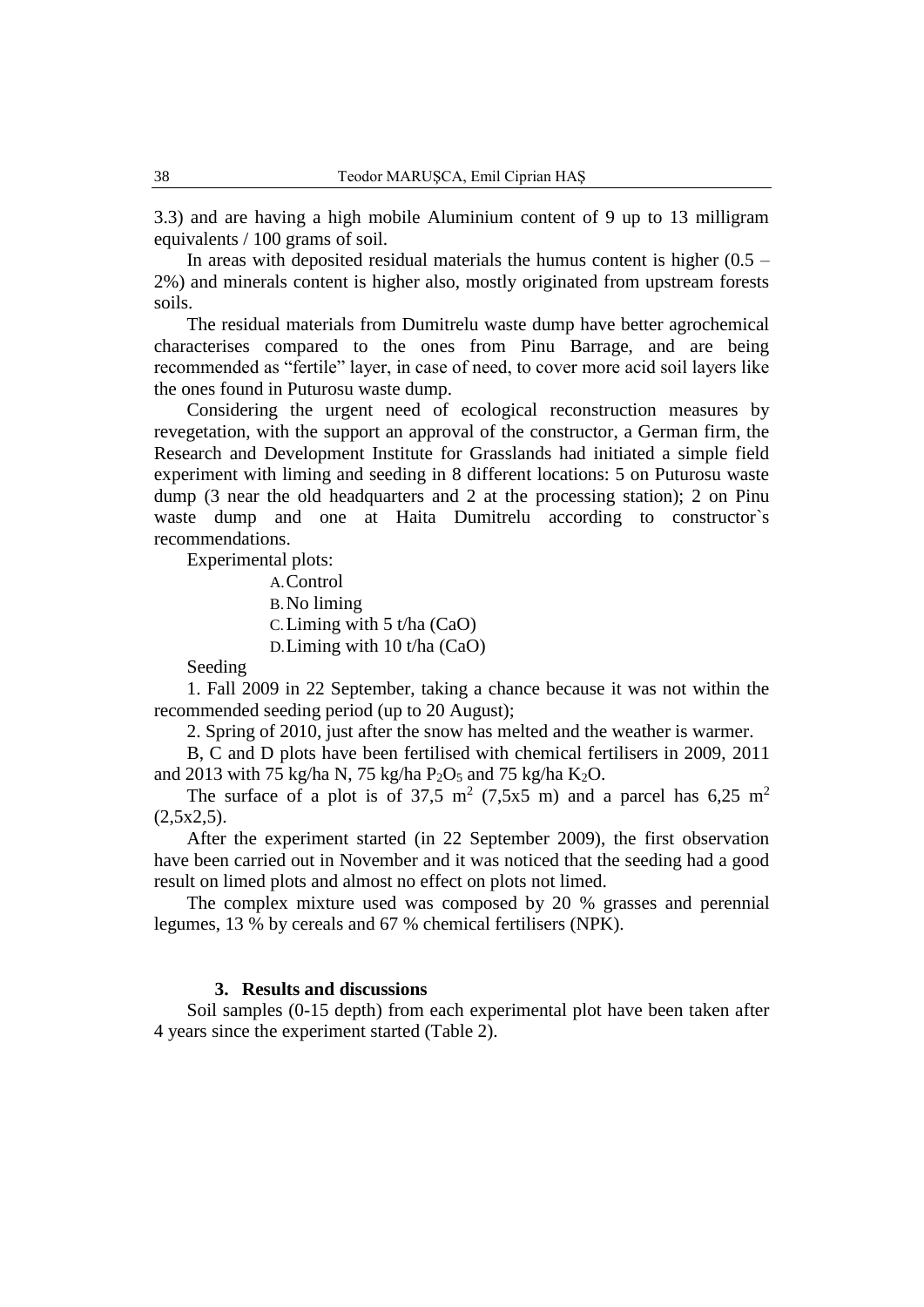| Plot                                                      | Depth<br>(cm) | $pH$ in<br>$H_2O$ | Ah<br>(me) | SB<br>(me) | VAh<br>$\frac{\%}{\%}$ | <b>Humus</b><br>(%) | $\overline{M}$ | P <sub>·</sub> AL<br>ppm | $K$ -AL<br>ppm |
|-----------------------------------------------------------|---------------|-------------------|------------|------------|------------------------|---------------------|----------------|--------------------------|----------------|
| A. Control                                                | $0 - 15$      | 2,9               | 12,9       | 1,5        | 10,4                   | 0,56                | 0,05           | 6,0                      | 54,0           |
|                                                           | $15 - 30$     | 3,9               | 26,8       | 3,8        | 12,4                   | 1,19                | 0,13           | 11,5                     | 89,0           |
| <b>B.</b> Chemical                                        | $0 - 15$      | 3,0               | 11,4       | 1,2        | 9,5                    | 0,35                | 0,03           | 15,5                     | 46,0           |
| fertilization,<br>over seeding                            | $15 - 30$     | 3,9               | 27,2       | 3,8        | 12,2                   | 1,40                | 0,17           | 23,8                     | 120,0          |
| C. liming $5 \text{ t/ha}$                                | $0 - 15$      | 4,3               | 5,4        | 6,0        | 52,6                   | 0.63                | 0.33           | 21,0                     | 46,0           |
| CaO, chemical<br>fertilization,<br>over seeding           | $15 - 30$     | 4,5               | 14,9       | 12,9       | 46,4                   | 1,05                | 0,48           | 15,0                     | 105,0          |
| $D.$ Liming 10                                            | $0 - 15$      | 4,9               | 8,3        | 19,0       | 69,5                   | 0,98                | 0,68           | 22,0                     | 132,0          |
| $t/ha$ CaO.<br>chemical<br>fertilization,<br>over seeding | $15 - 30$     | 5,6               | 4,8        | 20,1       | 80,7                   | 1,55                | 1,67           | 24,8                     | 168,0          |

**Table 2.** Agrochemical proprieties of soil layers following 4 years of liming and fertilization

It is noticed the high acidity of plots not limed ( $pH$  2.9 – 3.9) and a visible improvement of limed plots, after liming the pH values are increasing up to 4.3 – 5.6.

As a result of leaching, on all experimental plots, the acidity is higher on 0-15 depth than on 15-30 one.

The hydrolytic acidity (Ha) and the sum of bases in exchangeable forms (SB) are improved as a result of liming.

The degree of base saturation (VAh) on plots not limed is 11.1% and over 5 times higher (62.3 %) on limed plots.

As well, the content in mobile Phosphorous (P-Al) and mobile Potassium (K-Al) is higher on limed and fertilised plots.

These improvements, meaning reducing of acidity and the fertilization have made possible the success of seeding (Table 3).

| Plot                               |        | Coverage degree $(\% )$ |          | The principal species presented in                       |  |
|------------------------------------|--------|-------------------------|----------|----------------------------------------------------------|--|
|                                    | Seeded |                         |          | the order of participation in<br>sward                   |  |
|                                    | Fall   | Spring                  | Mean     |                                                          |  |
| A. Control                         | X      | X                       | $\Omega$ | Deschampsia flexuosa, 2 pioneer<br>herbs                 |  |
| B. Chemical<br>fertilization, over | 6      | 10                      | 8        | Deschampsia caespitosa,<br>Deschampsia flexuosa, Festuca |  |

**Table 3.** Coverage degree and botanical compositions of experimental plots (Călimani, 2013)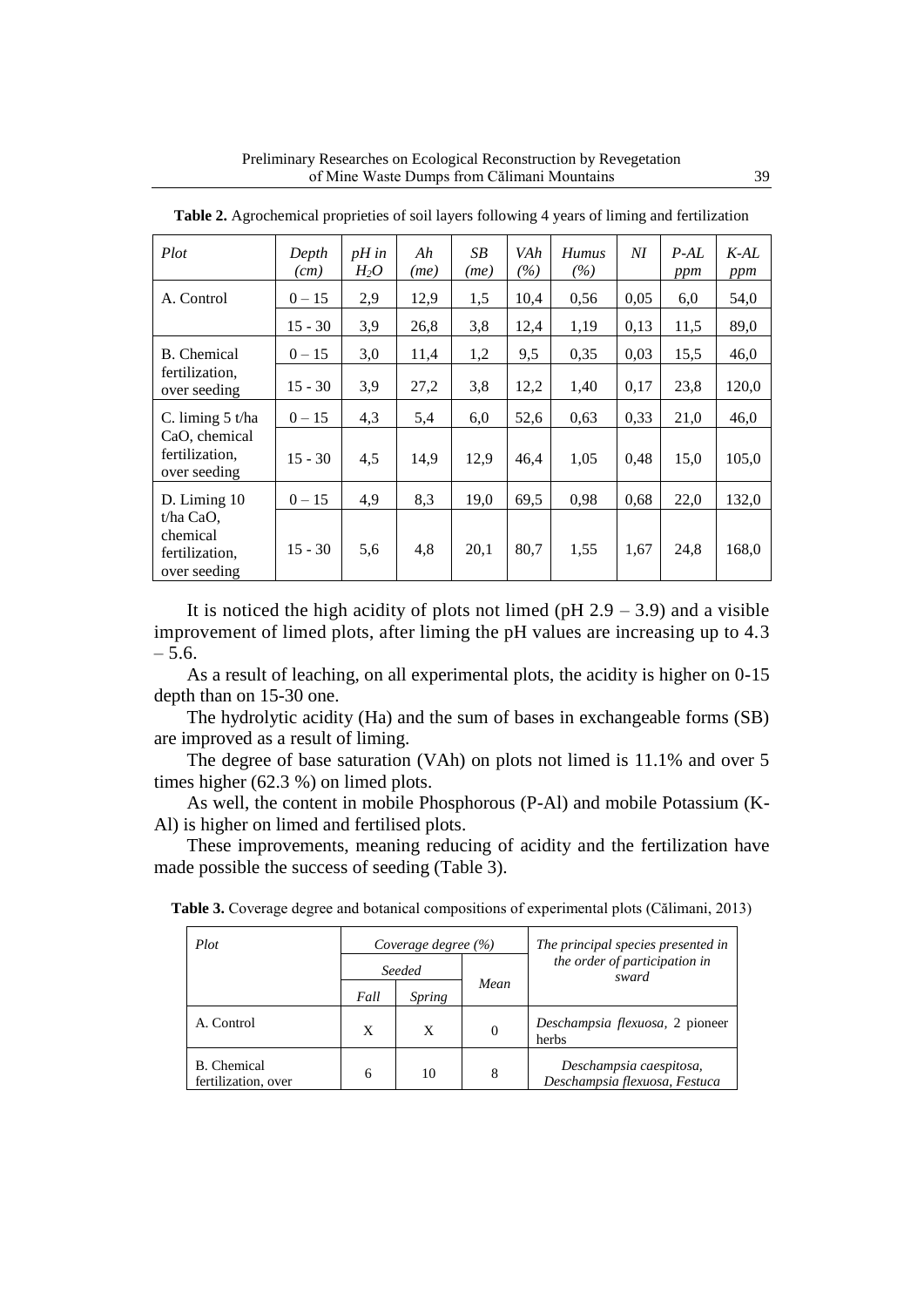40 Teodor MARUŞCA, Emil Ciprian HAŞ

| seeding                                                           |    |    |    | rubra                                                                                                                                                                                                     |  |
|-------------------------------------------------------------------|----|----|----|-----------------------------------------------------------------------------------------------------------------------------------------------------------------------------------------------------------|--|
| C. liming $5t/ha$ CaO,<br>chemical fertilization,<br>over seeding | 38 | 58 | 48 | Festuca rubra, Dactylis<br>glomerata,                                                                                                                                                                     |  |
| D. Liming 10 t/ha CaO,<br>chemical fertilization,<br>over seeding | 47 | 65 | 56 | Lotus corniculatus, Trifolium<br>repens,<br>Festuca pratensis, Phleum<br>pratense,<br>Deschampsia caespitosa,<br>Deschampsia flexuosa, Lolium<br>perenne, Poa pratensis, Salix<br>caprea, Picea abies etc |  |

On A plots, after 4 years of experimentation and over 5 years since the modeling of soil layers resulted from the sulphur mine, there are present only 2 clumps of *Deschampsia flexuosa* species in all of the 8 places (totalling 100 square meters), extremely low coverage with vegetation proving that the revegetation does not happen naturally.

As a result of fertilization, without liming, in B plots the coverage degree with vegetation is very low (8 %) the species present are *Deschampsia caespitosa, Deschampsia flexuosa* and a few clumps of *Festuca rubra*, in this case the revegetation period is very long.

After fertilization and liming (C and D plots) the coverage degree with vegetation is 52 %, 6  $\frac{1}{2}$  higher than in B plots that had not been limed. On limed plots the seeding in spring leaded to coverage of 62 % meaning with 20 % higher that the plots seeded in fall (42 %).

The results obtained are confirming the possibility of revegetation of the waste dumps with restrictive vegetation conditions using two simple methods: liming and fertilization.

## **CONCLUSIONS**

The ecological reconstruction by revegetation of mine waste dumps from Călimani Mountains is a complex problem that requires a fast solving, because the natural revegetation is very slow.

As a result of liming (5 to 10 t/ha CaO), for increasing initial pH values of soil layer, and fertilization it makes possible the growth of seeded species on a soil with a pH ranging between 4.3 and 5.6 and with medium concentration of nutrients.

After the vegetation has growth (installed), on limed and fertilized plots, the coverage degree resulted after 4 years at 50 % leading to a diminishing of soil erosion processes and increasing the pedological processes.